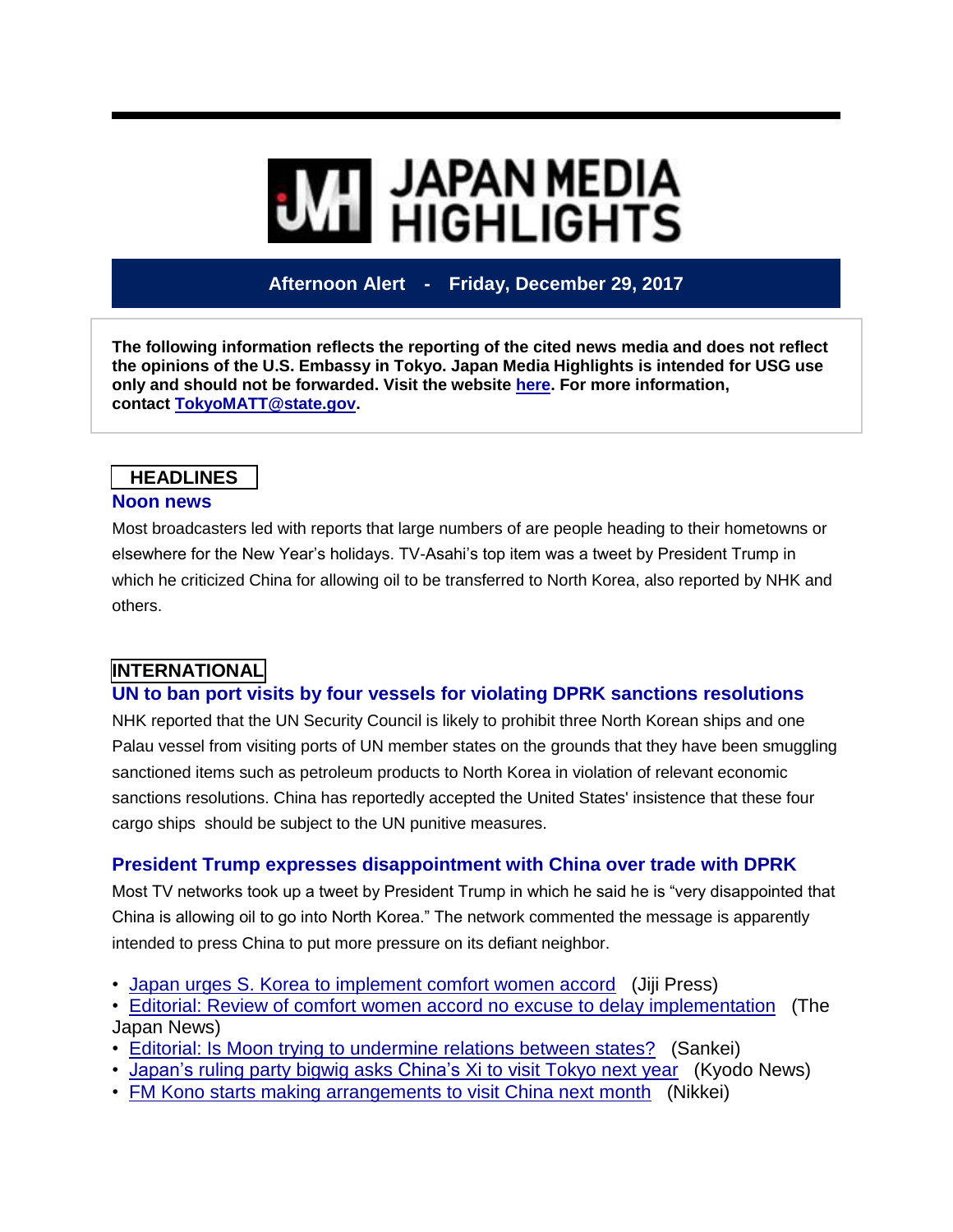- S. Korean navy begins 2-day exercise for defense of [disputed](https://jmh.usembassy.gov/2017122997893/) islets (Kyodo News)
- Foreign Minister Kono meets with Turkish [president,](https://jmh.usembassy.gov/2017122997879/) agrees on security

[talks](https://jmh.usembassy.gov/2017122997879/) (Sankei)

## **POLITICS**

- Prime [minister's](https://jmh.usembassy.gov/2017122997871/) schedule on Dec. 28, 2017 (Nikkei)
- PM Abe meets with [Hashimoto](https://jmh.usembassy.gov/2017122997885/) for first time in one year (Mainichi)

## **ECONOMY**

• TEPCO to cooperate with [Portuguese,](https://jmh.usembassy.gov/2017122997884/) U.S. startups to obtain renewable energy [technology](https://jmh.usembassy.gov/2017122997884/) (Nikkei)

• SoftBank acquires U.S. [investment](https://jmh.usembassy.gov/2017122997890/) firm (Nikkei)

## **EDUCATION**

• Major [Korean](https://jmh.usembassy.gov/2017122997888/) junior high school, cut off from aid, to close in March (Kyodo News)

#### **OPINION POLLS**

- Poll: Americans split on whether DPRK should be [recognized](https://jmh.usembassy.gov/2017122997876/) as nuclear power; 70% of [Japanese](https://jmh.usembassy.gov/2017122997876/) opposed (Tokyo Shimbun)
- Affinity with China highest in four years, 2017 Survey of Public [Opinion](https://jmh.usembassy.gov/2017122997901/) in [Japan](https://jmh.usembassy.gov/2017122997901/) (Mainichi)
- [Infographics](https://jmh.usembassy.gov/2017122997904/) from 2017 Survey of Public Opinion in Japan (Mainichi)
- Mainichi [Shimbun-Saitama](https://jmh.usembassy.gov/2017122997898/) University opinion poll & results from Mainichi [Shimbun](https://jmh.usembassy.gov/2017122997898/) (Mainichi)

## **OKINAWA LOCAL PRESS**

### **Ginowan officials request U.S. military not to fly over schools**

Okinawa Times and Ryukyu Shimpo both led with reports that the mayor, municipal assembly representatives, and other officials of Ginowan asked the U.S. military, U.S. Consulate General Naha, Okinawa Defense Bureau, and other relevant offices on Thursday not to fly Futenma-based aircraft over daycare centers, elementary schools, and other educational institutions in the vicinity. The request was made following the recent mishap in which a window fell onto a school playground from a USMC CH-53E helicopter stationed at MCAS Futenma. According to Okinawa Times, a U.S. military official who met with the visitors indicated that it is difficult for the U.S. military to provide a 100% guarantee that it will never fly aircraft over sensitive areas. The official was quoted as saying: "It's impossible to predict all of the circumstances that might occur while in flight…. I can't say that such flights will never occur."